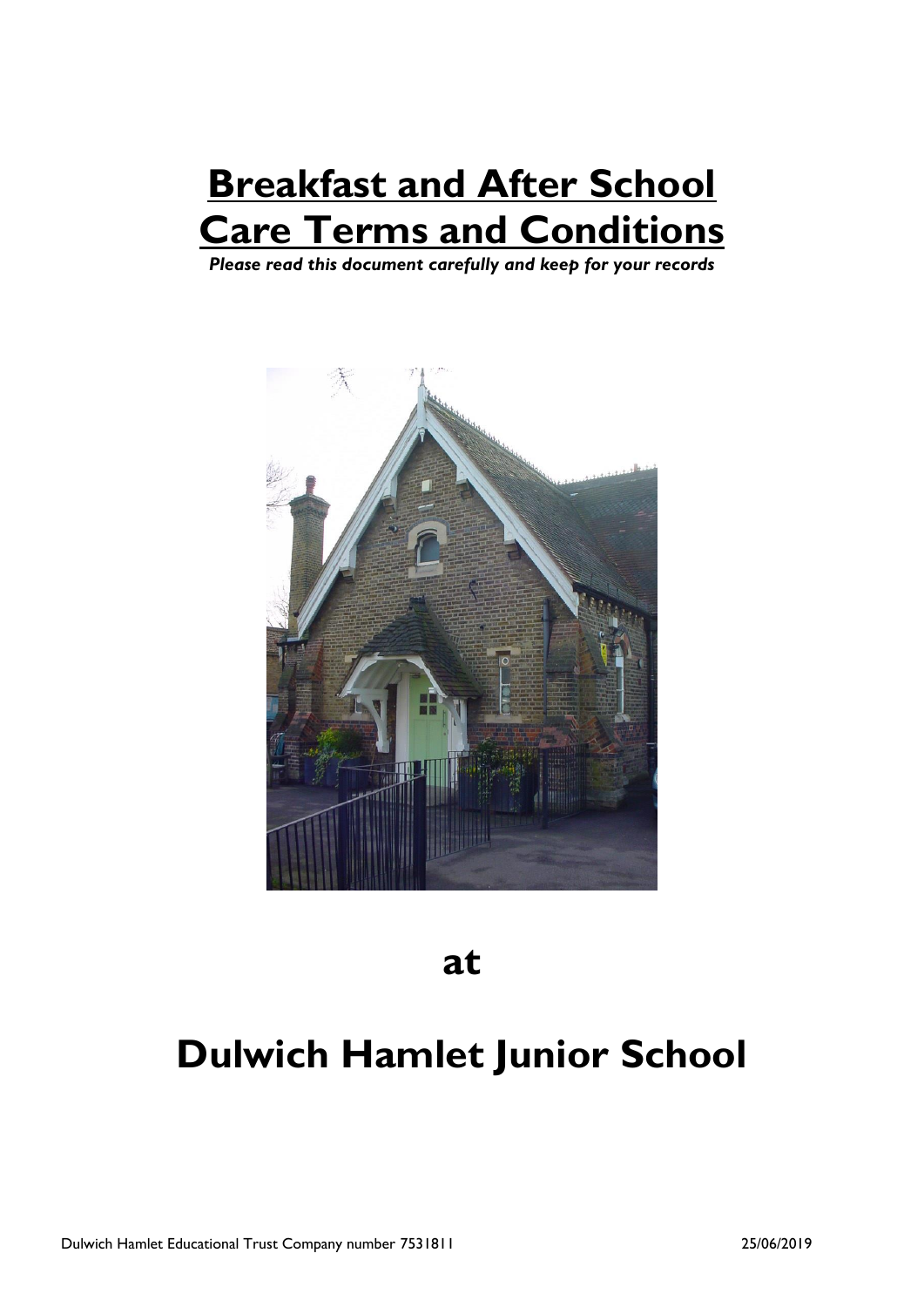## **Location**

Main Admin Block; entrance to the right of the Dulwich Hamlet Junior School office.

## **Opening Times**

- Monday to Friday, during Dulwich Hamlet Junior School term time only
- The opening hours are:
	- o 07:45 to 08:45 Breakfast Care
	- o 15:25 to 17:45 After School Care

## **Booking Information**

Bookings are made directly through the Dulwich Hamlet Junior School office and payments are made in advance via Parent Pay.

- Bookings must be made to Baasc@dulwichhamletjuniorschool.org.uk
- Cancellations must be received with a minimum of 24 hours' notice, otherwise you will be charged.
- We do not offer a drop-in service. All bookings MUST be pre-registered and paid.
- Upon the third late collection of your child/ren and each late collection thereafter a fine of £10.00 will be incurred and/or termination of childcare place.

## **Cancellations**

- All bookings that you are not intending to use must be cancelled. This applies even if you have already paid for the place. It is vital that we know which children are expected each day to avoid unnecessary searching, telephone calls and worry for staff.
- If the school is not notified of absence, you or the emergency contact registered with B&ASC will be contacted. Failing that, the Police will be informed that your child is missing.
- You must also notify B&ASC if your child is absent from school as the school registers are not linked to B&ASC registers.
- Bookings can only be cancelled without charge when giving a minimum of 24 hours' notice. If the notice period is less than 24 hours you must still call to cancel but you will be charged for the place.
- If enough notice is given we will transfer any advance payment to your next booking.
- All bookings, changes to bookings and cancellations can only be accepted by DHJS office staff during the hours of 8.30am to 4.30pm, Monday to Friday. B&ASC staff are not able to record, amend or take payments for bookings.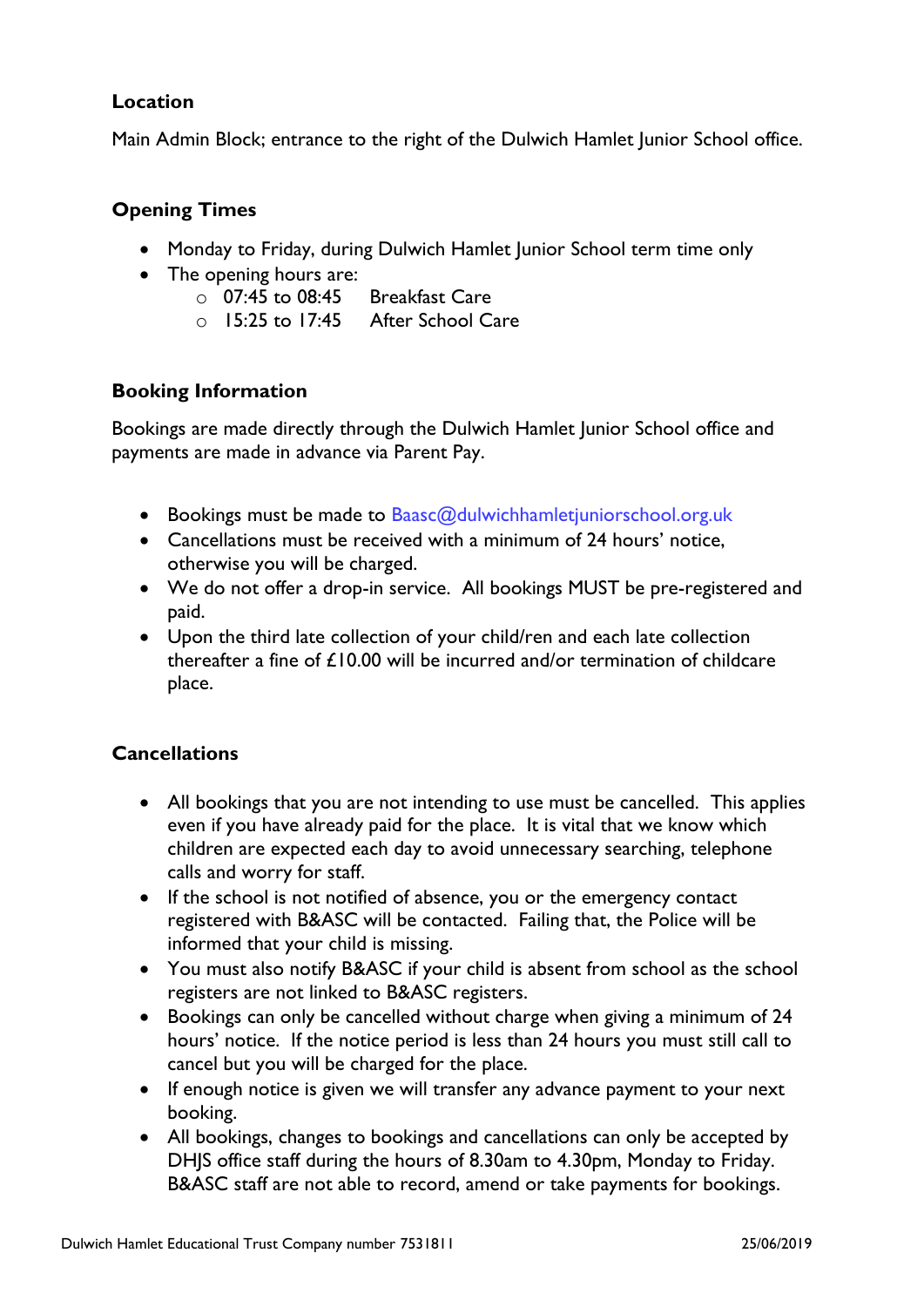## **Cost**

- Breakfast Care: £5.00 per child per session
- After School Care: £12.00 per child per session

## **Payment**

- Payment must be made in advance of booking. No credit will be given.
- Our form of payment is made through Parent Pay. Those unable to pay online will be able to make cash payments via PayPoint outlets. We will continue to accept childcare vouchers for B&ASC.
- We reserve the right to refuse future bookings and/or cancel current bookings for any account in arrears.

## **Who is eligible?**

A Dulwich Hamlet Junior School pupil in the first instance and their siblings from DVIS should a space be available.

#### **What can you as parents and carers expect?**

- **Food**
	- o Breakfast Care will provide a nutritional breakfast
	- o After School Care will provide a light snack/tea

## • **Activities**

- o Art and craft
- o Outdoor sporting activities (weather permitting)
- o Board games and toys
- o Cartoons and films
- o Quite corner for reading and homework\*

#### • **Making friends**

o Meeting pupils from other year groups, classes and neighbouring school

\*Parents should note that, whilst children can do their homework if they wish, this is not a homework club and staff will not be able to assist*.*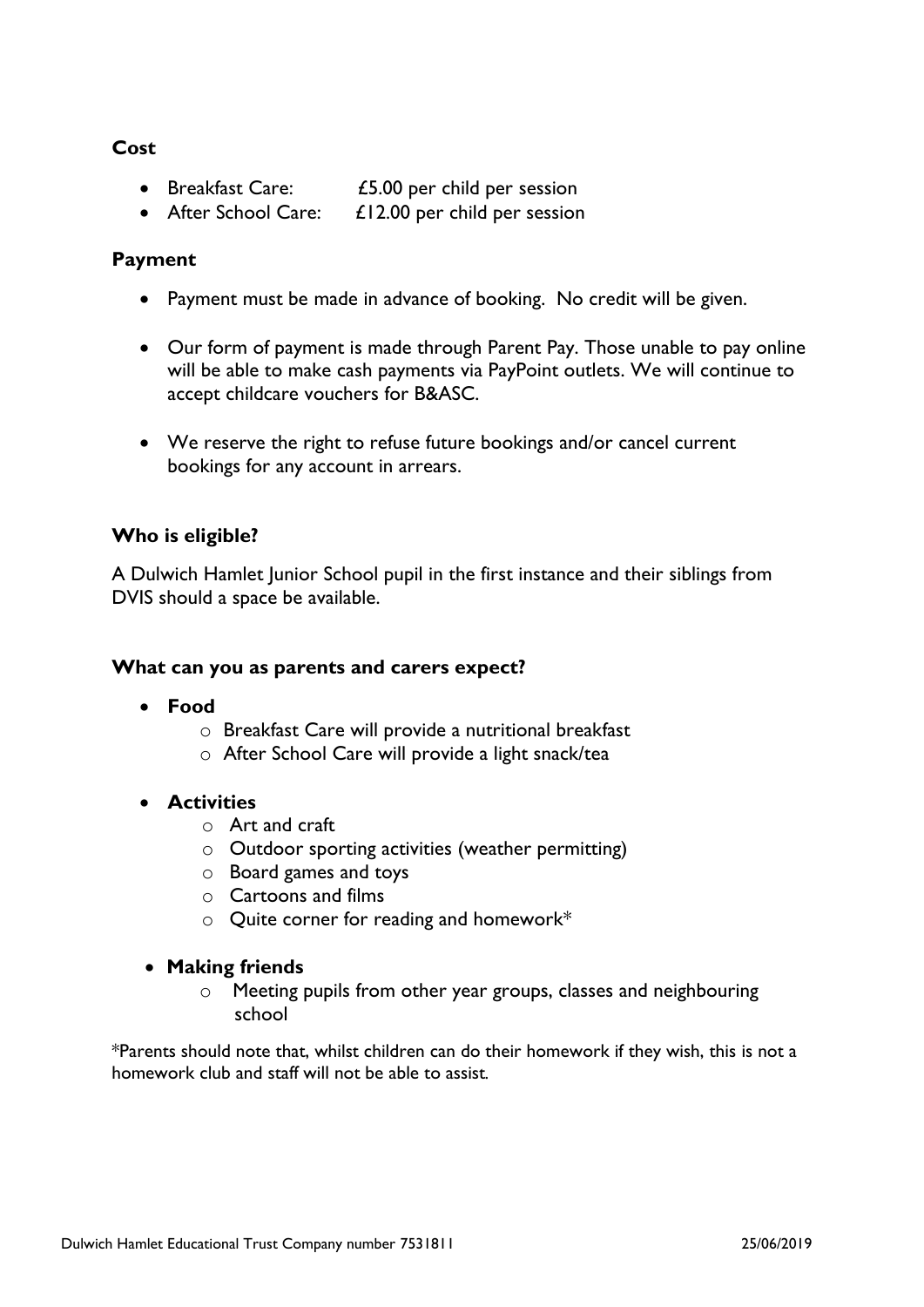## **Menu**

- Breakfast daily
	- o A choice of cereals or porridge
	- o Toast and butter with jam, lemon curd or Marmite
	- o Cheese on toast
	- o Boiled egg
	- o Crumpets
	- o Pancakes
	- o Fresh fruit/raisins
	- o Yoghurt
	- o Drinks fresh orange or apple juice, squash or milk
- After School snack on a rota, may include foods such as:
	- o Pasta
	- o Homemade pizza
	- o Beans or spaghetti on toast
	- o Sandwiches with bread, rolls or pitta various fillings
	- o Soup and bread
	- o Fish fingers
	- o Noodles
	- o Fresh fruit and vegetables daily
	- o Drinks fresh orange or apple juice, squash or milk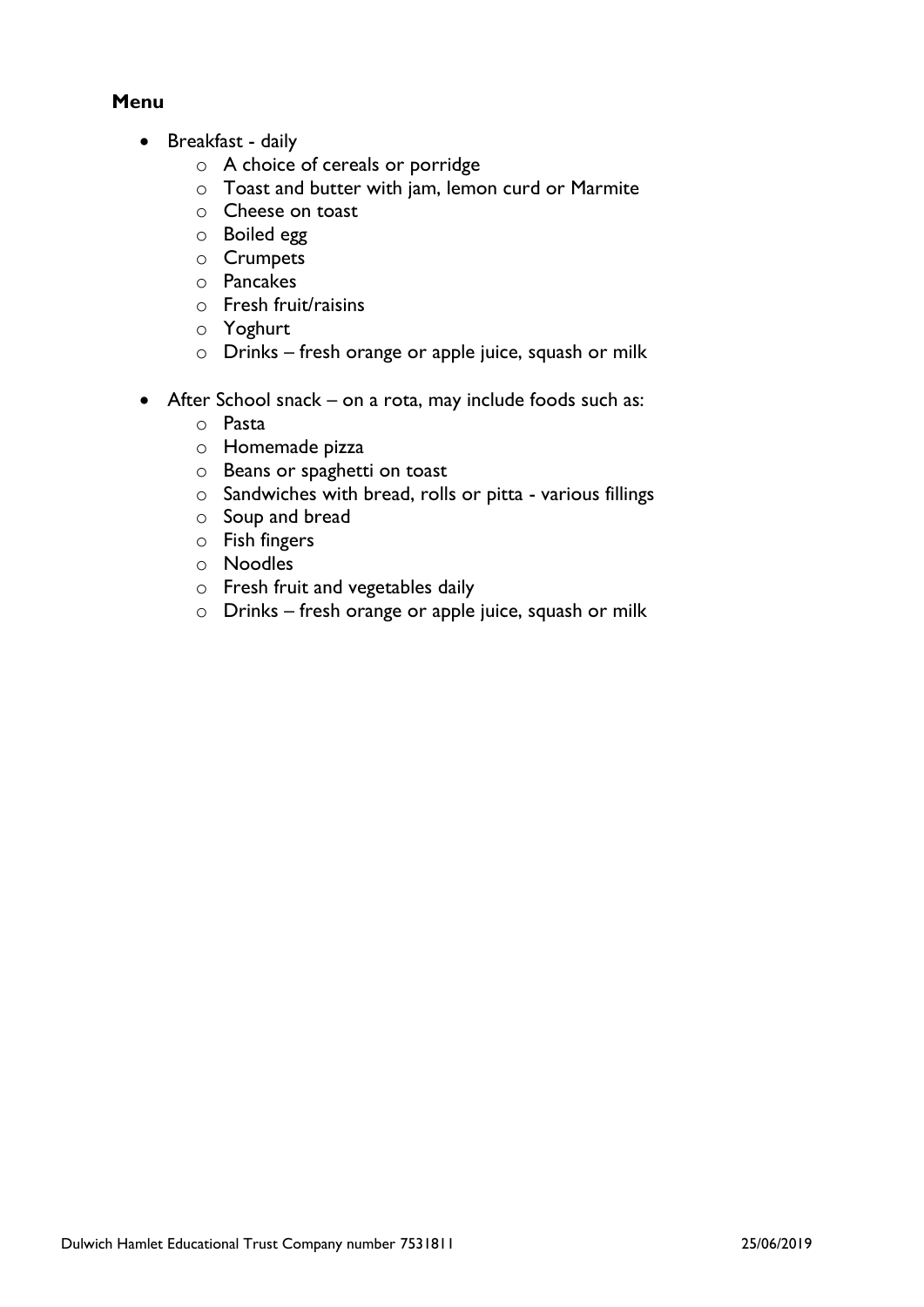## **Registration**

**All parents wishing to use the service must be registered.** This will ensure that parents have agreed in advance to pay for the service and all relevant contact details are available. Any relevant information regarding the child is also made available to staff. Please see registration form attached.

## **Collection**

- Children will only be permitted to leave at the end of the session with the person(s) named for collection on the registration form. Under no circumstances will a child be allowed to leave with a person not named on the form.
- If the named person changes, please inform B&ASC in writing of the details of the new named person(s).
- All children should be off the premises by 5:45pm.
- If you are running late, you must notify B&ASC. If you have not collected your child by 5.45pm, or contacted B&ASC to notify that you will be late, the Senior Care Assistant will contact you or your emergency contact detailed on the registration form to arrange collection.
- Upon the third late collection and each late collection thereafter a fine of £10.00 will be incurred and/or termination of childcare place.
- If in the unlikely circumstance your child has not been collected by 6.00pm, and staff are unable to contact you or your emergency contact, under the conditions of the Children's Act 1989, social services will be contacted.

## **Loss or Damage to Property**

• Breakfast and After School Care cannot be held responsible for loss or damage to children's property. Parents should ensure that children are able to take care of their own property and that such property is labelled.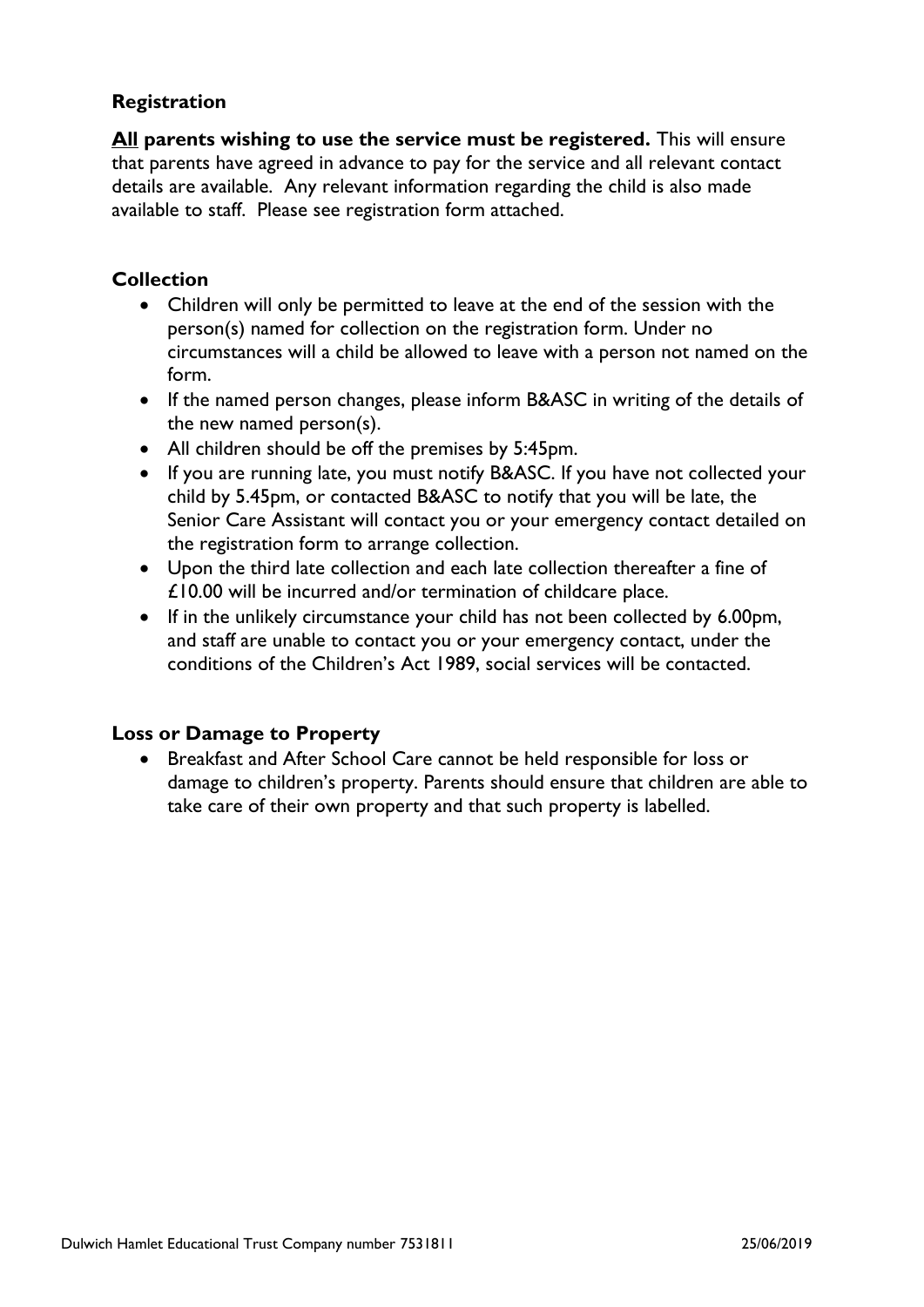## **Customer Satisfaction/Evaluation**

Both parents and pupils will be given the opportunity to complete a questionnaire on a regular basis.

#### **Risk Assessment**

The work and play area/s used, materials and equipment will be risk assessed in line with Dulwich Hamlet Junior School current Health and Safety Policy.

## **Safeguarding**

All staff will hold enhanced DBS (formerly CRB) disclosures.

## **Who can I talk to if I have a problem?**

If parents or carers would like to speak to someone about a concern, issue or information they feel the school should know about, in the first instance contact the Senior Care Assistant. Alternatively, parents and carers may speak with the Assistant Head for Wider Learning.